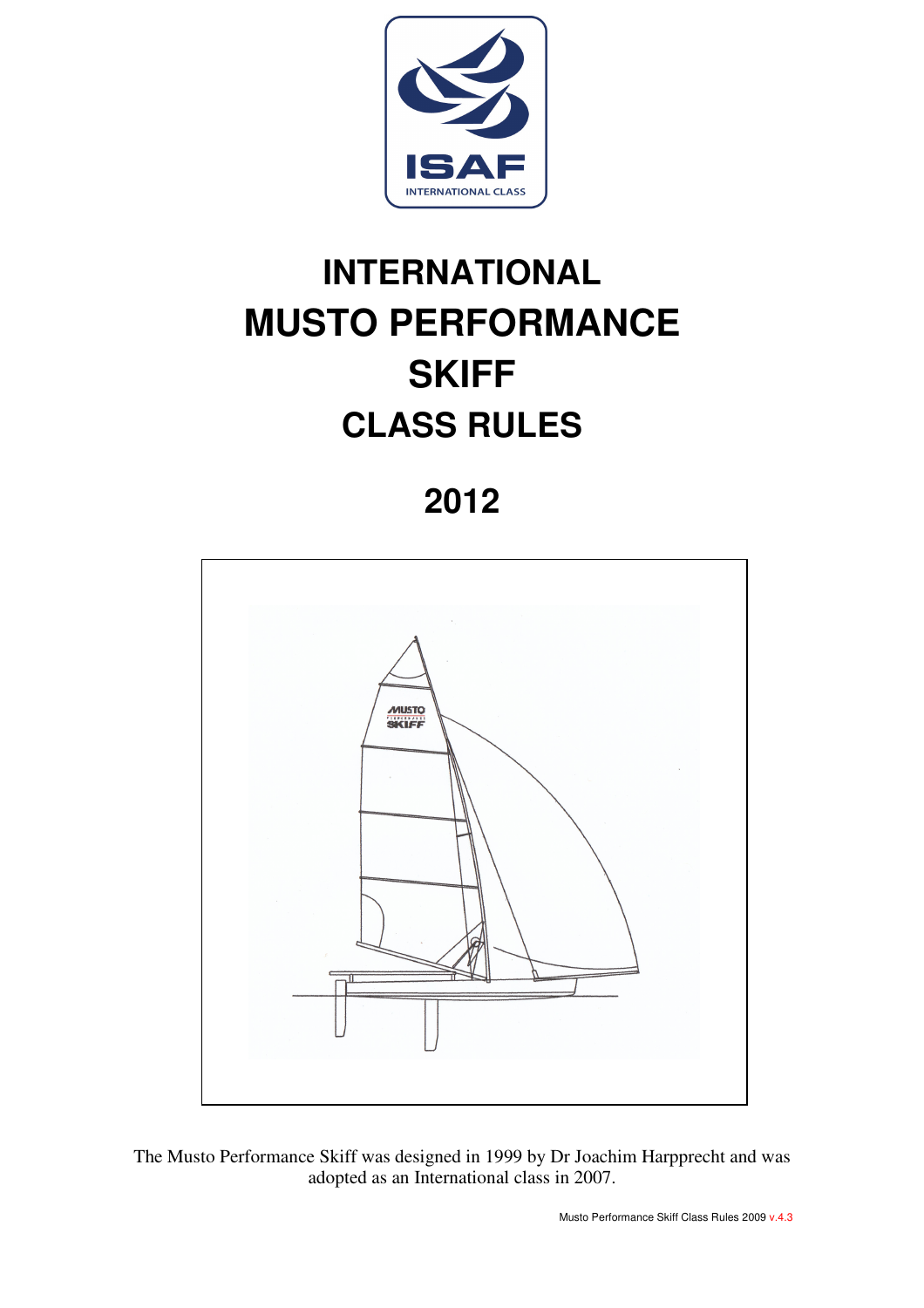## **INDEX**

#### PART I – ADMINISTRATION

### **Section A – General**

| A.1   |                                                               |
|-------|---------------------------------------------------------------|
| A.2   |                                                               |
| A.3   |                                                               |
| $A_4$ | Administration of the Class  4                                |
| A.5   |                                                               |
| A.6   | Class Rules Variations  4                                     |
| A.7   | Class Rules Amendments  4                                     |
| A.8   | Class Rules Interpretation  5                                 |
| A.9   | <b>International Class Fee and</b><br>ISAF Building Plaque  5 |
| A.10  |                                                               |
| A.11  |                                                               |
|       | <b>Section B – Boat Eligibility</b>                           |
| B.1   | Class Rules and Certification  5                              |
| B.2   | Class Association Sticker  5                                  |
|       | <b>PART II - REQUIREMENTS AND</b><br><b>LIMITATIONS</b>       |
|       | <b>Section C - Conditions for Racing</b>                      |
| C.1   |                                                               |
| C.2   |                                                               |
| C.3   |                                                               |
| C.4   |                                                               |

C.5 Portable Equipment ................... 6 C.6 Boat ........................................... 7

| C.9                                 |                               |  |  |  |
|-------------------------------------|-------------------------------|--|--|--|
| C.10                                |                               |  |  |  |
| <b>Section D-Hull</b>               |                               |  |  |  |
| D.1                                 | 10                            |  |  |  |
| D.2                                 | 10                            |  |  |  |
| D.3                                 | Hull Shell, Deck and internal |  |  |  |
|                                     | 11                            |  |  |  |
| D.4                                 | 12                            |  |  |  |
| <b>Section E – Hull Appendages</b>  |                               |  |  |  |
| E. 1                                | 11                            |  |  |  |
| E.2                                 | 11                            |  |  |  |
| <b>Section <math>F - Rig</math></b> |                               |  |  |  |
|                                     |                               |  |  |  |
| F.1                                 | 12                            |  |  |  |
| F.2                                 | 12                            |  |  |  |
| F.3                                 | 12                            |  |  |  |
| F.4                                 | Running Rigging<br>12         |  |  |  |
|                                     | <b>Section G - Sails</b>      |  |  |  |
| G.1                                 | 13                            |  |  |  |
| G.2                                 | 13                            |  |  |  |
| G.3                                 | 13                            |  |  |  |
| G.4                                 | 13                            |  |  |  |

C.7 Hull ........................................... 7 C.8 Hull Appendages ........................ 8

## PART III – APPENDICES

|  | H.1 Sail Character Positioning  14 |  |
|--|------------------------------------|--|
|--|------------------------------------|--|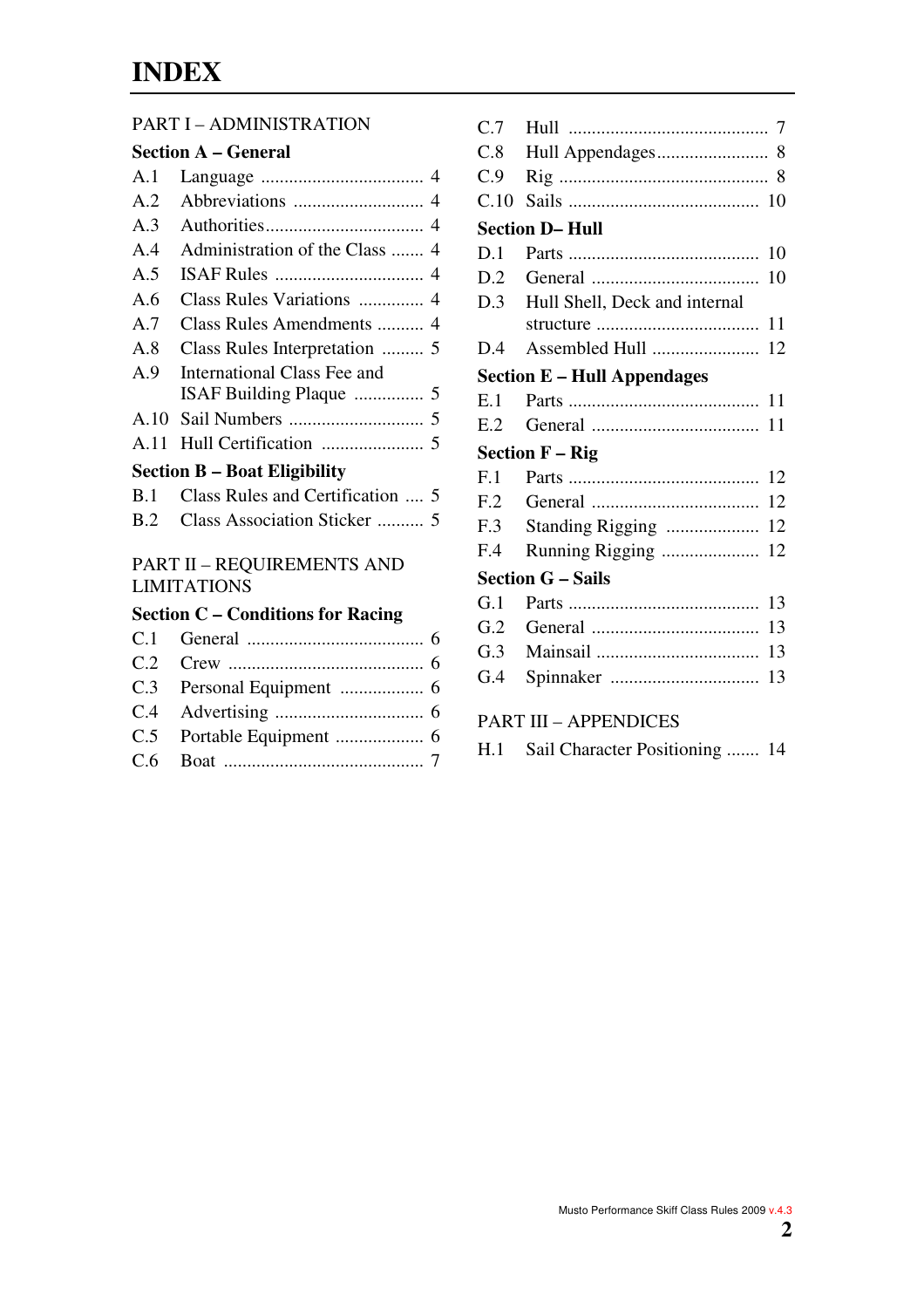### **INTRODUCTION**

*Musto Performance Skiff hulls, hull appendages, rigs and sails are manufacturer controlled.* 

*Musto Performance Skiff hulls and hull appendages shall only be manufactured by Ovington Boats – in the class rules referred to as licensed manufacturers.* 

*Musto Performance Skiff, rigs shall only be manufactured by Selden– in the class rules referred to as licensed manufacturers.* 

*Musto Performance Skiff sails shall only be manufactured by Hyde Sails – in the class rules referred to as licensed manufacturers.* 

*Equipment is required to comply with the International Musto Performance Skiff Building Specification and is subject to an ISAF approved manufacturing control system.* 

*Musto Performance Skiff hulls, hull appendages, rigs and sails may, after having left the manufacturer, only be altered to the extent permitted in Section C of the class rules.* 

*Owners and crews should be aware that compliance with rules in Section C is NOT checked as part of the certification process.* 

*Rules regulating the use of equipment during a race are contained in Section C of these class rules, in ERS Part I and in the Racing Rules of Sailing.* 

*This introduction only provides an informal background and the International Musto Performance Skiff Class Rules proper begin on the next page.* 

# **PLEASE REMEMBER; IF THESE RULES DO NOT SAY YOU CAN – THEN YOU CANNOT!**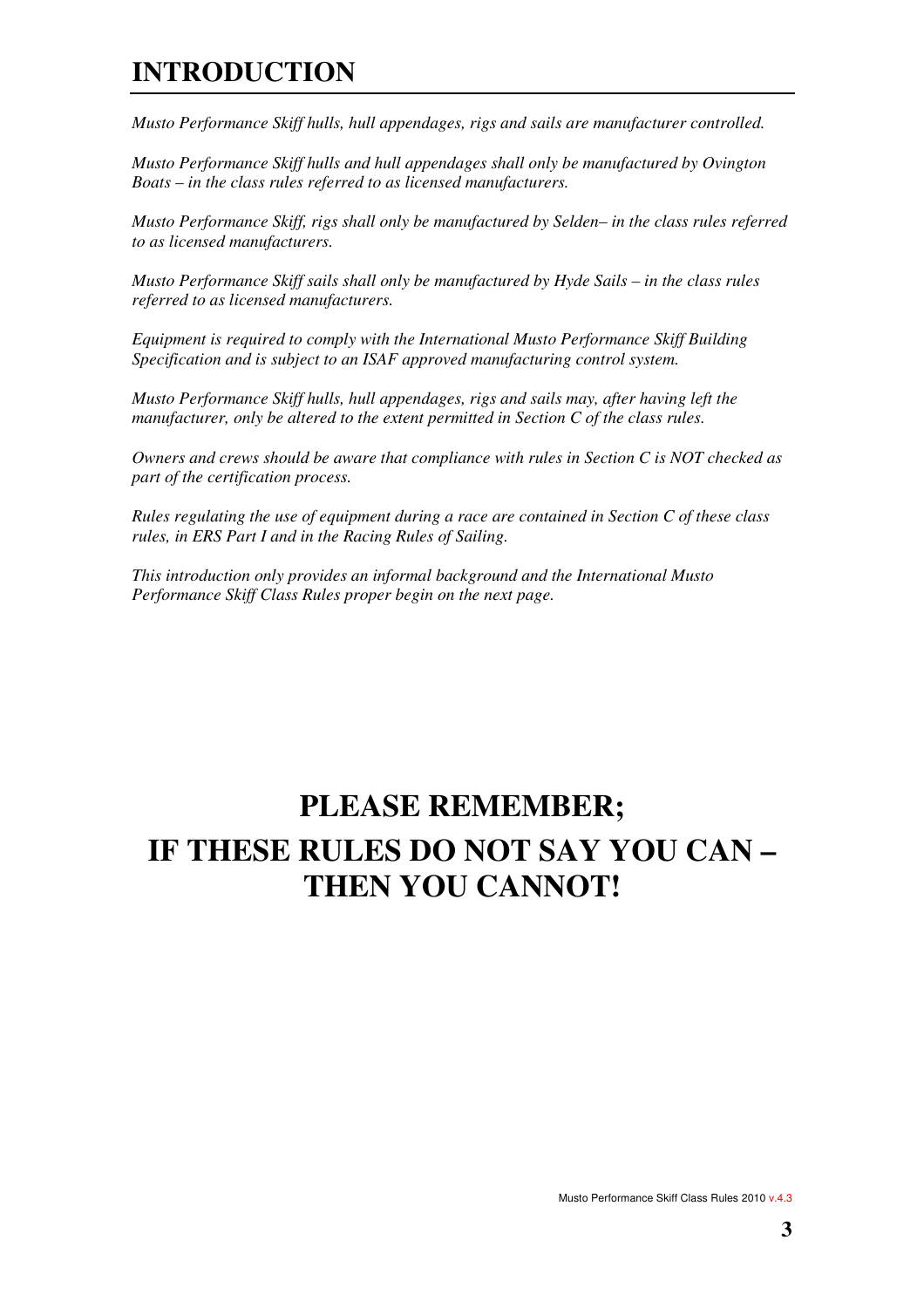#### **Section A – General**

#### **A.1 LANGUAGE**

- A.1.1 The official language of the class is English and in case of dispute over translation the English text shall prevail.
- A.1.2 The word "shall" is mandatory and the word "may" is permissive.

#### **A.2 ABBREVIATIONS**

- A.2.1 ISAF International Sailing Federation
	- MNA ISAF Member National Authority
	- ICA International Musto Performance Skiff Class Association
	- NCA National Class Association
	- ERS Equipment Rules of Sailing
	- RRS Racing Rules of Sailing

#### **A.3 AUTHORITIES**

- A.3.1 The international authority of the class is the ISAF which shall co-operate with the ICA in all matters concerning these **class rules**.
- A.3.2 Notwithstanding anything contained herein, the **certification authority** has the authority to withdraw a **certificate** and shall do so on the request of the ISAF.

#### **A.4 ADMINISTRATION OF THE CLASS**

- A.4.1 ISAF has delegated its administrative functions of the class to MNAs. The MNA may delegate part or all of its functions, as stated in these **class rules**, to an NCA.
- A.4.2 In countries where there is no MNA, or the MNA does not wish to administrate the class, its administrative functions as stated in these **class rules** shall be carried out by the ICA which may delegate the administration to an NCA.

#### **A.5 ISAF RULES**

- A.5.1 These **class rules** shall be read in conjunction with the ERS.
- A.5.2 Except where used in headings, when a term is printed in "**bold**" the definition in the ERS applies and when a term is printed in "*italics"* the definition in the RRS applies.

#### **A.6 CLASS RULES VARIATIONS**

A.6.1 At Class Events – see RRS 88.1.d) – ISAF Regulation 26.5(f) applies. At all other events RRS 86 applies.

#### **A.7 CLASS RULES AMENDMENTS**

A.7.1 Amendments to these **class rules** are subject to the approval of the ISAF in accordance with the ISAF Regulations.

#### **A.8 CLASS RULES INTERPRETATION**

A.8.1 Interpretation of **class rules** shall be made in accordance with the ISAF Regulations.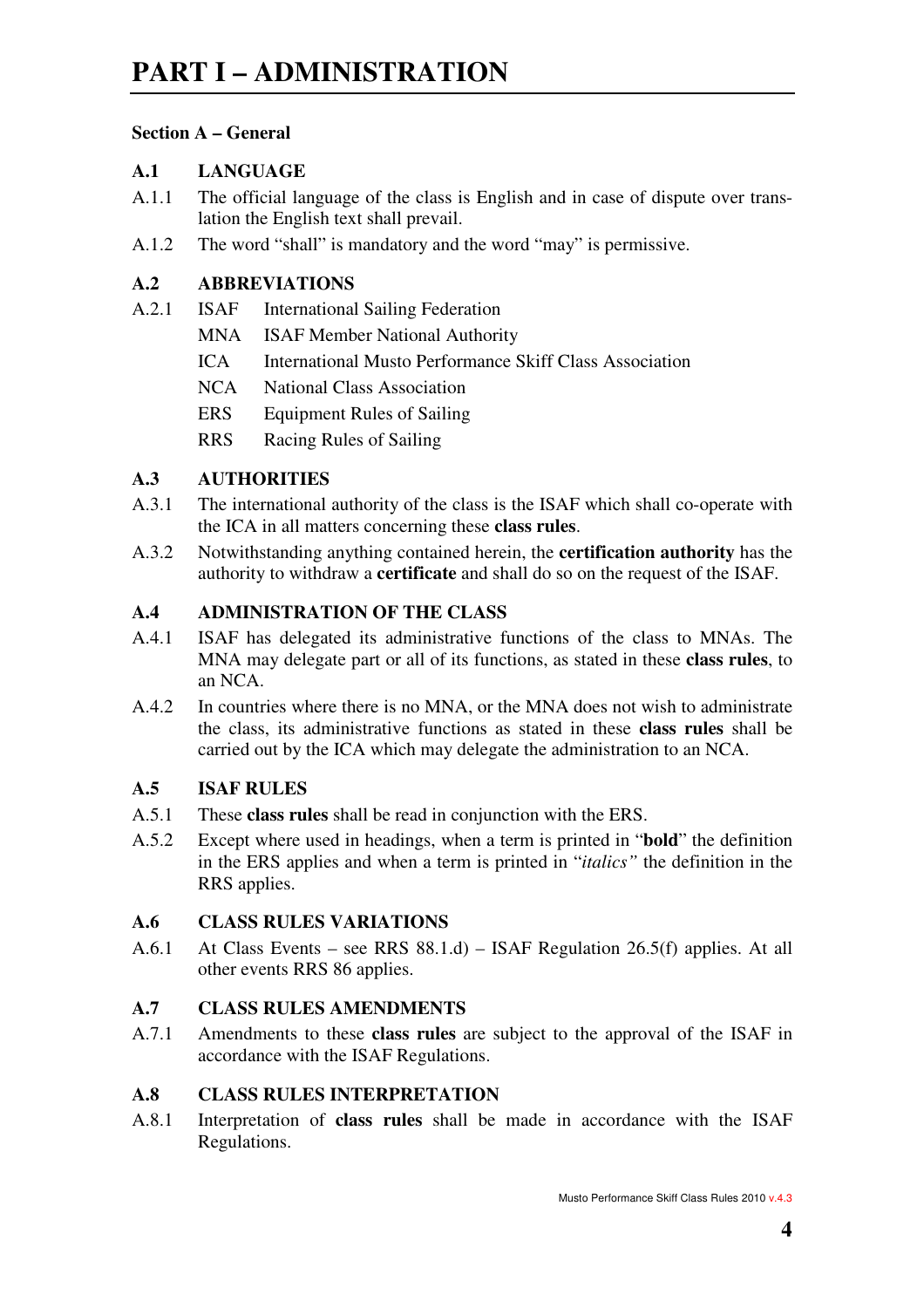#### **A.9 INTERNATIONAL CLASS FEE AND ISAF BUILDING PLAQUE**

- A.9.1 The licensed hull builder shall pay the International Class Fee.
- A.9.2 ISAF shall, after having received the International Class Fee for the hull, send the ISAF Building Plaque and a measurement form to the licensed hull builder.

#### **A.10 SAIL NUMBERS**

- A.10.1 Sail numbers shall be issued by the ICA.
- A.10.2 Sail numbers shall be issued in consecutive order starting at "50".

#### **A.11 HULL CERTIFICATION**

A.11.1 **Certificates** will not be issued.

### **Section B – Boat Eligibility**

For a **boat** to be eligible for *racing*, it shall comply with the rules in this section.

### **B.1 CLASS RULES AND CERTIFICATION**

- B.1.1 The boat shall:
	- (a) be in compliance with the **class rules**.

#### **B.2 CLASS ASSOCIATION MARKINGS**

B.2.1 The crew shall be a current member of their NCA.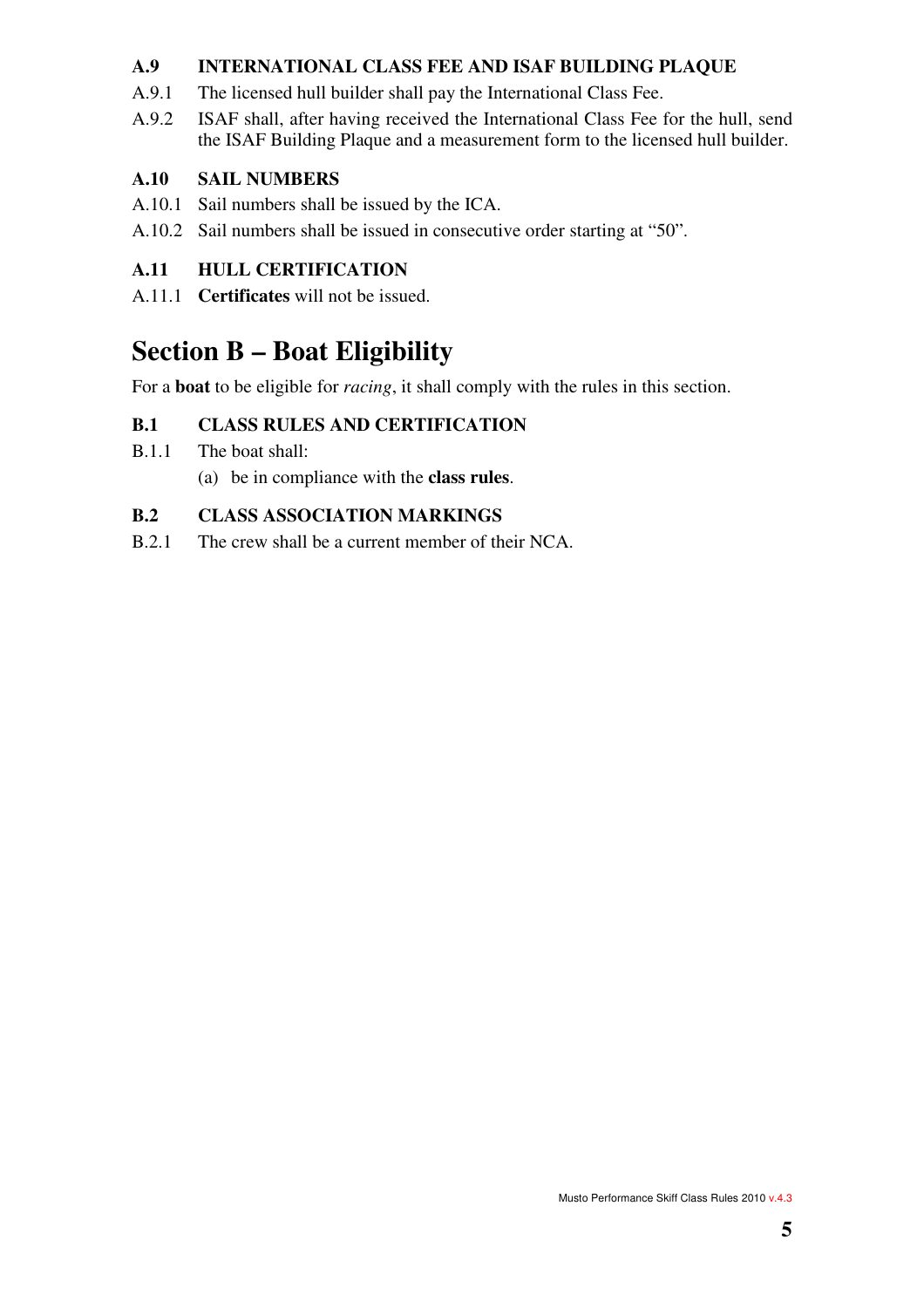# **PART II – REQUIREMENTS AND LIMITATIONS**

The **crew** and the **boat** shall comply with the rules in Part II when *racing*. In case of conflict Section C shall prevail.

The rules in Part II are **closed class rules**. **Certification control** and **equipment inspection** shall be carried out in accordance with the ERS except where varied in this Part.

### **Section C – Conditions for Racing**

#### **C.1 GENERAL**

- C.1.1 RULES
	- (a) RRS Appendix G.1.3(c)  $\&$  (d) shall not apply.
	- (b) The ERS Part I Use of Equipment shall apply.
	- (c) A trapeze system can be used, which is an amendment to rule 49.1

#### **C.2 CREW**

#### C.2.1 LIMITATIONS

(a) The **crew** shall consist of 1 person.

#### **C.3 PERSONAL EQUIPMENT**

- C.3.1 MANDATORY
	- (a) The boat shall be equipped with **personal buoyancy** for each crew member to the minimum standard EN 393: 1995 (CE 50 Newtons), or USCG Type III, or AUS PFD 1.

#### **C.4 ADVERTISING**

C.4.1 LIMITATIONS

 Advertising shall only be displayed in accordance with Category C of the ISAF Advertising Code.

#### **C.5 PORTABLE EQUIPMENT**

- C.5.1 FOR USE
	- (a) OPTIONAL
		- (1) Electronic or mechanical timing devices
		- (2) One magnetic or electronic compass showing only information relating to heading, current or elapsed time.
		- (3) Maps charts and means of recording courses and compass headings.
		- (4) Items on deck which functions are storage of food, drink, clothing, safety or relevant tools.

#### **C.6 BOAT**

C.6.1 WEIGHT

|  | minimum maximum |
|--|-----------------|
|  |                 |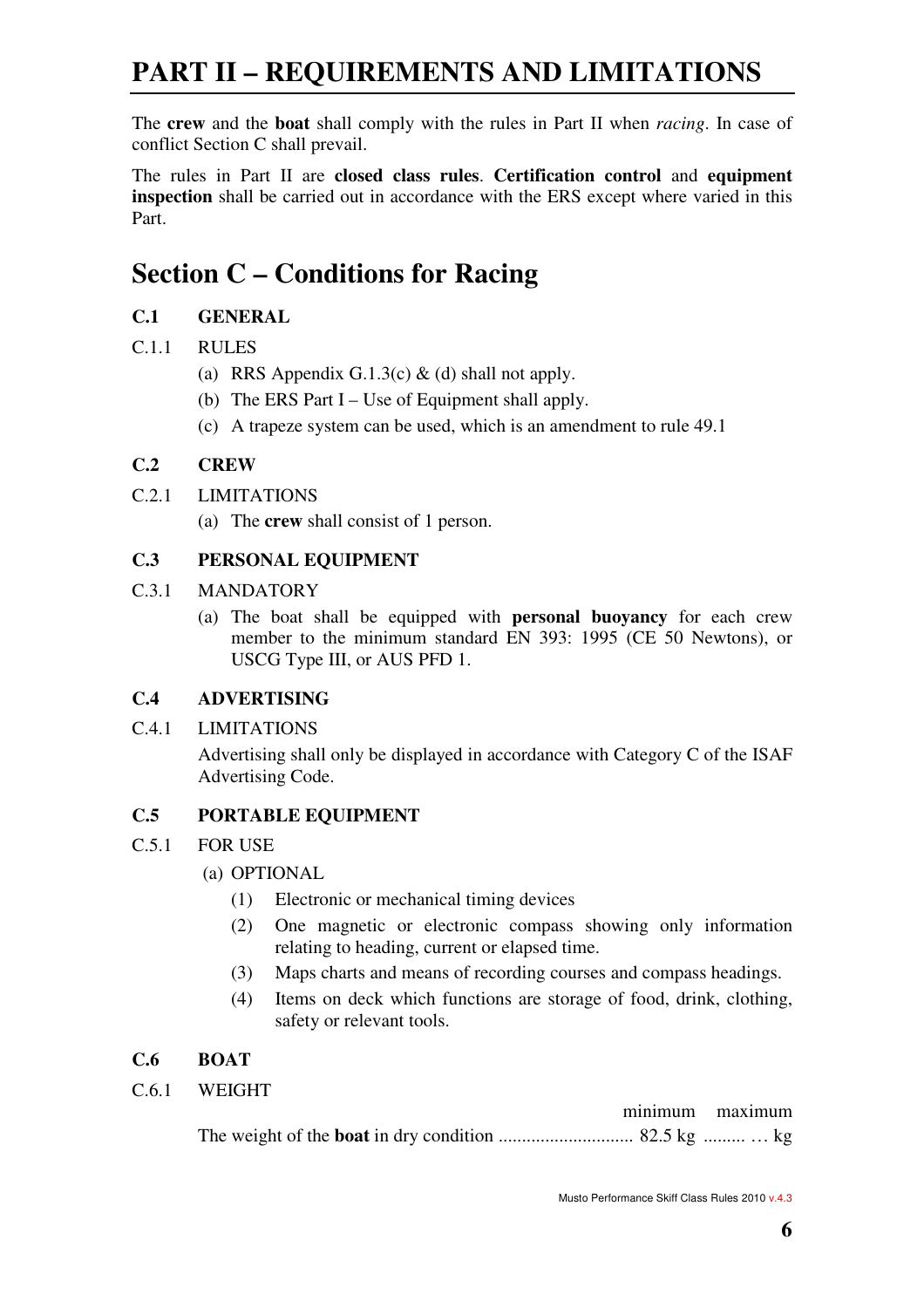The weight shall be taken including **sails** and all portable equipment as listed in C.5.

#### C.6.2 CORRECTOR WEIGHTS

- (a) **Corrector weights** of lead shall be permanently fastened split equally between the transom flange and mast step area when the **boat** weight is less than the minimum requirement.
- (b) The total weight of such **corrector weights** shall not exceed 2.5kg. See also rules B.1.1.

#### C.6.3 FLOTATION

(a) The watertight integrity of the **hull** shall be maintained.

#### **C.7 HULL**

#### C.7.1 MODIFICATIONS, MAINTENANCE AND REPAIR

- (a) Routine maintenance such as polishing and the repair of minor damage and scratches which does not alter the shape or weight distribution of the item as originally supplied is permitted without re-measurement.
- (b) Non-skid tape or patches made from a flexible material not greater than 3mm thick may be attached to the deck moulding. The moulded non slip areas of the deck may have any non-slip material applied.
- (c) A stainless steel lacing eye may be fitted or an additional hole of maximum diameter 10mm may be drilled into the inboard side of each wing to allow the vang and / or cunningham take-up to be led into or along the wing. This point shall be no further aft than 350mm from the position of the supplied s/s becket.
- (d) Calibration marks are permitted.
- (e) There is no restriction on elastic or rope across the aft end of the wings. This may require a hole to be drilled in both wings, which is permitted up to a maximum diameter of 10mm.

#### C.7.2 FITTINGS

- (a) USE
	- (1) Drainage plugs shall be kept in place at all times.
	- (2) The eye used for the trapeze elastic in the wing may be changed for a fitting which does not cause chafe. C.9.8.a.3i.
	- (3) The plastic end plug at the front of the wing may be fitted with an eye to prevent chafe on the trapeze elastic.
	- (4) Cleats, blocks and fittings supplied by any manufacturer may be replaced in the same position as the standard fitting or as close as structurally possible. Replacement cleats shall be substantially the same size and design. Replacement blocks shall have the same number of sheaves of a similar diameter. Replacement blocks have no sheave restrictions but shall not alter the weight distribution of the boat.
	- (5) Packing wedges no thicker than 10mm may be fitted under the vang, downhaul and spinnaker halyard cleats.
	- (6) A maximum of two foot loops/foot straps may be fitted to each wing.
	- (7) Replacement non-skid tape or patches made from a flexible material of no more than 3mm may be used on the wings.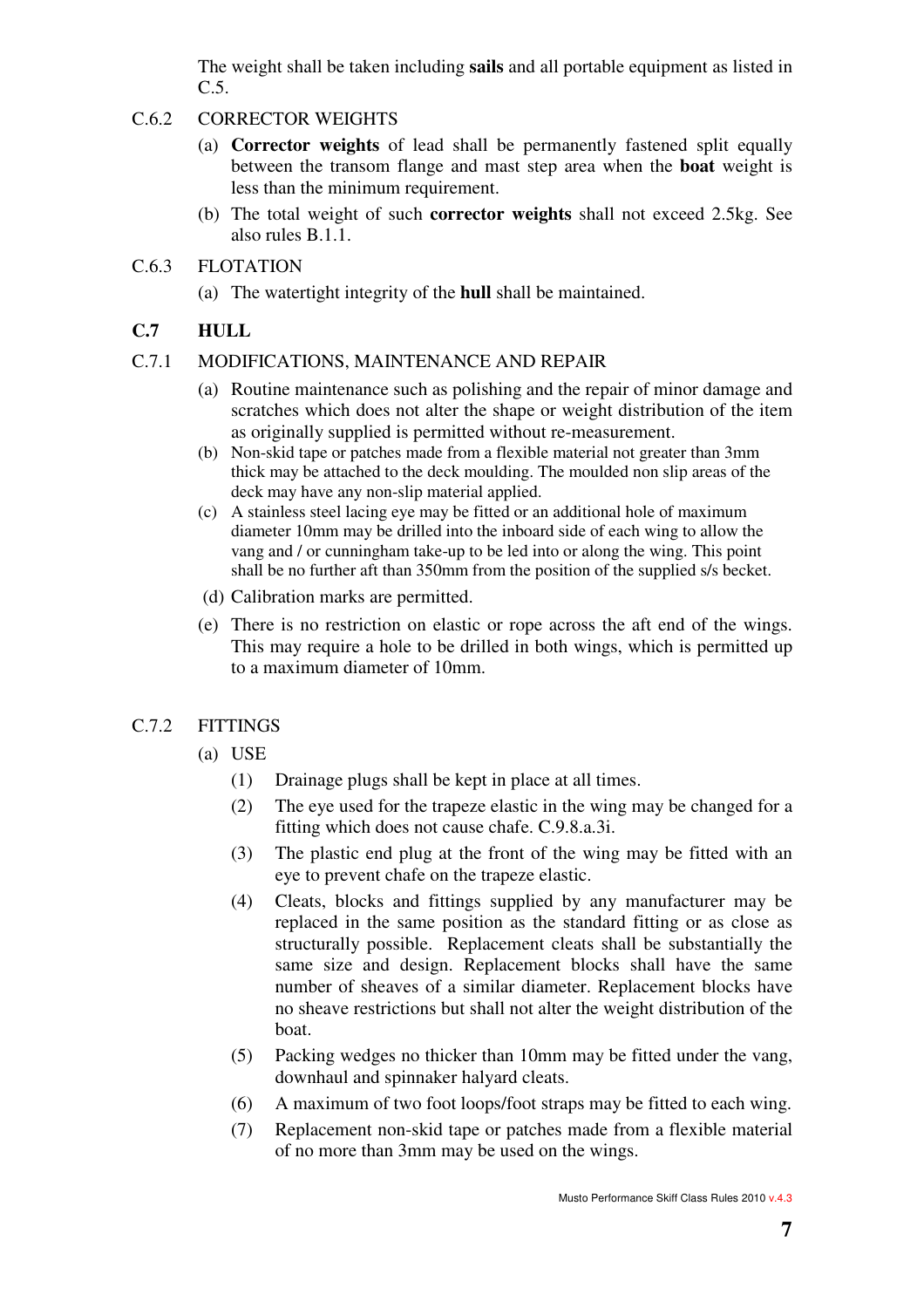#### **C.8 HULL APPENDAGES**

#### C.8.1 MODIFICATIONS, MAINTENANCE AND REPAIR

(a) Routine maintenance such as polishing and the repair of minor damage and scratches which does not alter the shape or weight distribution of the item as originally supplied is permitted without re-measurement.

#### C.8.2 FITTINGS

- (a) USE
	- (1) The hull appendages may be secured to the boat with shock cord and a snap hook.

#### C.8.3 LIMITATIONS

(a) Only one **daggerboard** and one **rudder** blade shall be used during an event of less than 7 consecutive days, except when a **hull appendage** has been lost or damaged beyond repair.

#### C.8.4 DAGGERBOARD

- (a) USE
	- (1) The holes in the daggerboard for the lifting handles shall not be below the top edge of the case.
	- (2) The supplied hull lining material may be replaced by not more than one layer of webbing, not more than 25mm width.

#### C.8.5 RUDDER

- (a) USE
	- (1) The rudder pin may be reduced in length so that it does not protrude below the hull skin, but shall not reduce its structural integrity.
	- (2) The holes in the rudder blade shall not be below the top edge of the casting.
	- (3) The tiller extension material and supplier are optional.
	- (4) The supplied rudder stock lining material may be replaced by not more than one layer of webbing, not more than 25mm width.

#### **C.9 RIG**

#### C.9.1 MODIFICATIONS, MAINTENANCE AND REPAIR

- (a) Routine maintenance such as cleaning, polishing and the replacement of broken fittings is permitted without re-measurement.
- (b) Calibration marks are permitted.
- (c) Painting of the mast is permitted, which may be either varnish or paint.
- C.9.2 FITTINGS
	- (a) USE
		- (1) One mechanical wind indicator is permitted.
- C.9.3 LIMITATIONS
	- (a) Only one set of **spars** and standing **rigging** shall be used during an event of less than 7 consecutive days, except when an item has been lost or damaged beyond repair.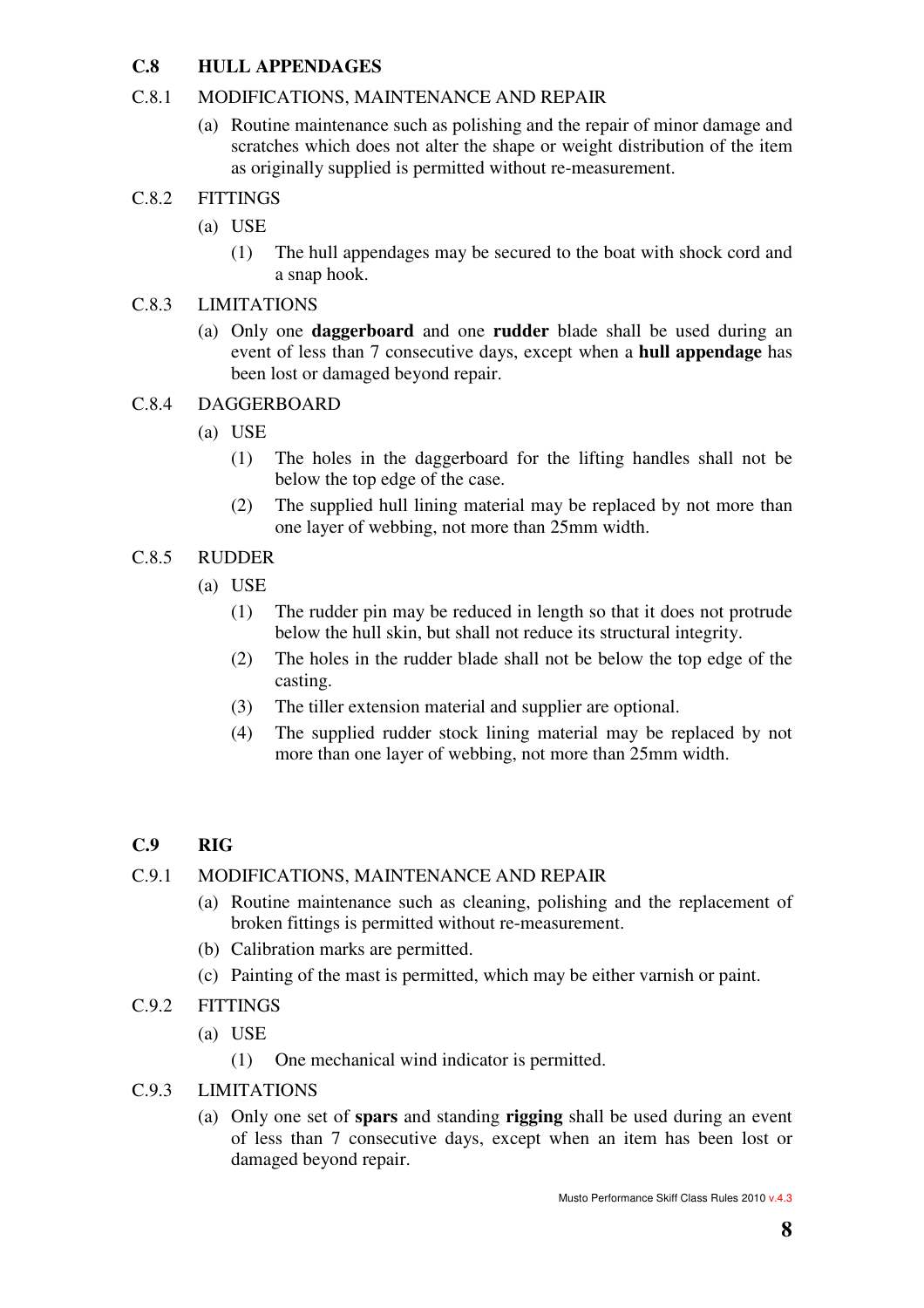#### C.9.4 MAST

- (a) USE
	- (1) Masts may not be modified from the supplied specification, except that cleats, blocks and fittings from any manufacturer may be replaced in the same position as the standard fitting or as close as structurally possible. Replacement cleats shall be substantially the same size and design. Replacement blocks shall have the same number of sheaves of a similar diameter but shall not alter the weight distribution of the mast. Additional blocks may be used for the control of the vang system, but these must not alter the purchase.C.9.8.a.1.and C.9.8.a.6.

#### C.9.5 BOOM

- (a) USE
	- (1) Booms may not be modified from the supplied specification, except that an elastic line and hook may be used to secure the clew strap from coming off the boom. Additional blocks and rope is permitted to facilitate adjustment of the outhaul from the wing.

#### C.9.6 RETRACTING BOWSPRIT

- (a) USE
	- (1) Bowsprits may not be modified from the supplied specification.

#### C.9.7 STANDING RIGGING

- (a) USE
	- (1) Multi-hole chainplates shall not be adjusted whilst racing.
	- (2) The lower shroud adjuster fittings are unrestricted.
	- (3) The standard forestay may be replaced by a longer one with a chain plate arrangement.
	- (4) The forestay may have an additional eye swaged on to allow the rig to be tensioned without using the trapeze.
	- (5) The standard rigging pins may be replaced by other types but they shall not add any additional function.
	- (6) Additional tufts and ribbons are permitted on the rigging.
	- (7) The trapeze adjustment system, handle and ring are unrestricted. Combined or linked systems are prohibited.

#### C.9.8 RUNNING RIGGING

- (a) USE
	- (1) The routing of the vang control lines is unrestricted.
	- (2) The downhaul purchase may be increased to 8:1 by the addition of extra blocks.
	- (3) The trapeze elastic arrangement is unrestricted except the takeaway point on the wing is limited to:

 (i) An exit hole within the wing at a point 845mm aft of the front of the wing.

 (ii) From the s/s becket supplied for the vang and downhaul take up pulleys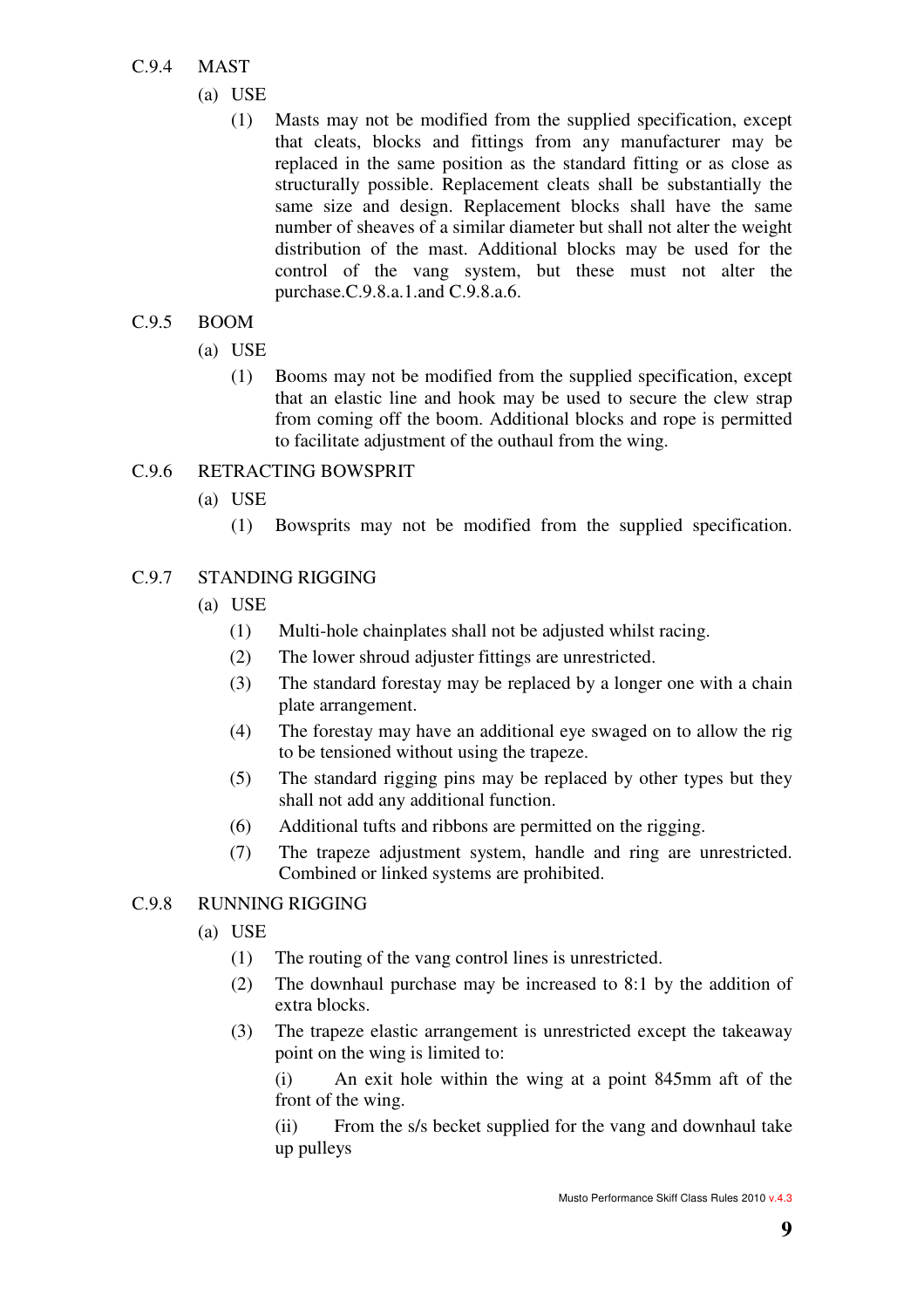(iii) An additional position using an s/s becket a maximum of 290mm aft of the front of the wing.

- (4) Where the trapeze elastic is led externally as in (ii) and (iii) above, a substitute elastic shall be fitted from the plastic wing end lug to the becket located next to the forestay bridge.
- (5) Standard supplied ropes may be replaced and/or tapered.
- (6) There is no restriction on elastic, rope, rings and blocks or the routing to tidy the sheets, halyards and outhaul.
- (7) There is no restriction on elastic to prevent the spinnaker falling between the forestay and mast.
- (8) There is no restriction on elastic as a release line behind the spinnaker halyard cleat.
- (9) There is no restriction on elastic or rope to act as a righting line that must be attached solely to the wings.
- (10) Plastic tape and protective covering are unrestricted so long as their use does not impact on the boats performance.
- (11) A block may be used to assist in hoisting the mainsail at the foot of the mast.

#### **C.10 SAILS**

#### C.10.1 MODIFICATIONS, MAINTENANCE AND REPAIR

- (a) **Sails** shall not be altered in any way except as permitted by these **class rules**.
- (b) Routine maintenance such as minor repairs that do not alter the shape of the sail is permitted without re-measurement.
- (c) Additional tufts and ribbons are permitted.
- C.10.2 LIMITATIONS
	- (a) Not more than 1 mainsails and 1 spinnaker shall be carried aboard when racing.
	- (b) Not more than 2 mainsail and 2 spinnakers shall be used during an event of less than 7 consecutive days, except when a **sail** has been lost or damaged beyond repair.

#### C.10.3 MAINSAIL

- (a) USE
	- (1) A halyard shall be used to hoist the **sail**. The arrangement shall permit hoisting and lowering of the **sail** at sea.
	- (2) The clew strap may be shortened, but not such that this prohibits it sliding along the boom when the vang tension is released.
	- (3) The **luff** bolt rope shall be in the **spar** groove.

#### (b) **IDENTIFICATION**

 The National Letters and Sail Numbers as per RRS Appendix G shall be placed wholly between the  $2<sup>nd</sup>$  and  $3<sup>rd</sup>$  full length **batten pocket** from the **head point.** National Letters and Sail Numbers may be on the same line. This changes RRS Appendix G.1.3(c).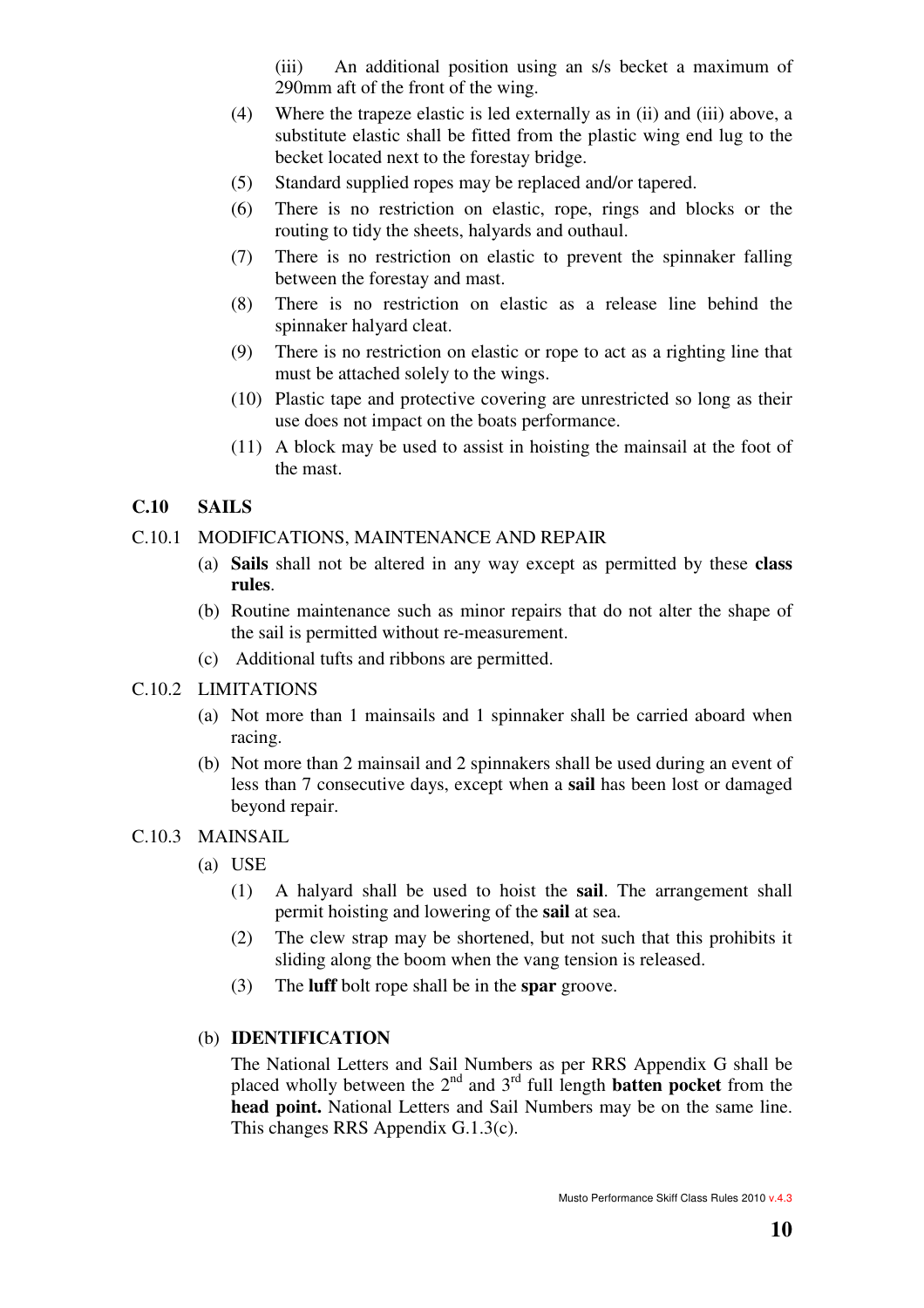### **Section D – Hull**

#### **D.1 PARTS**

- D.1.1 MANDATORY
	- (a) Hull shell
	- (b) Deck
	- (c) Buoyancy Tanks
	- (d) Racks

#### **D.2 GENERAL**

- D.2.1 RULES
	- (a) The **hull** shall comply with the **class rules** in force at the time of manufacture**.**

#### D.2.2 CERTIFICATION

See Rule A.11.

#### D.2.3 MODIFICATIONS, MAINTENANCE AND REPAIR

- (a) The hull shell, deck and other structures shall not be altered in any way except as permitted by these **class rules**.
- (b) Routine maintenance such as polishing, repair of minor damage and scratches is permitted without re-measurement.
- (c) If any hull moulding is repaired in any other way than described in D.2.3(c), an **official measurer** shall verify that the external shape, construction and fittings are the same as before the repair and that no substantial stiffness, or other, advantage has been gained as a result of the repair.

#### D.2.4 IDENTIFICATION

(a) The hull shall carry the ISAF Plaque permanently placed on the port transom.

#### D.2.5 BUILDERS

- (a) The hull shall be built by a builder licensed by ISAF.
- (b) All moulds shall be approved by ISAF.

#### **D.3 HULL SHELL, DECK AND INTERNAL STRUCTURE**

#### D.3.1 MATERIALS & CONSTRUCTION

(a) The boat shall be built in accordance with the specifications in the construction manual.

#### **D.4 ASSEMBLED HULL**

- D.4.1 FITTINGS
	- (a) Hull fittings shall comply with the builder's specification and current class rules.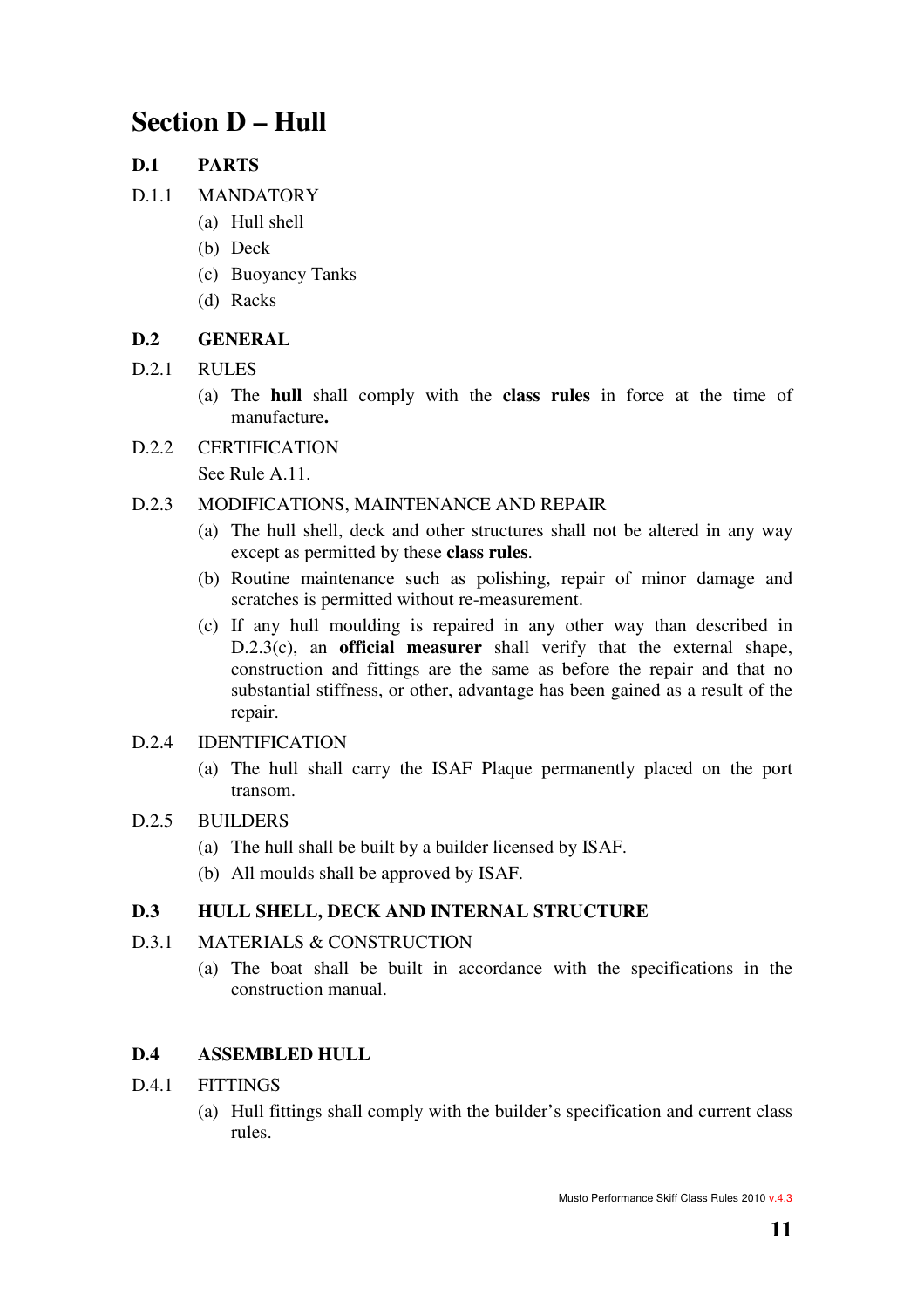## **Section E – Hull Appendages**

#### **E.1 PARTS**

- E.1.1 MANDATORY
	- (a) **Daggerboard**
	- (b) **Rudder**

### **E.2 GENERAL**

- E.2.1 RULES
	- (a) **Hull appendages** shall comply with the **class rules** in force at the time of manufacture.

#### E.2.2 MODIFICATIONS, MAINTENANCE AND REPAIR

- (a) Hull appendages shall not be altered in any way except as permitted by these class rules.
- (b) Routine maintenance such as polishing and the repair of minor damage and scratches is permitted without re-measurement.
- E.2.3 MANUFACTURERS
	- (a) The **hull appendages** shall be made by manufacturers licensed by ISAF.

# **Section F – Rig**

- **F.1 PARTS**
- F.1.1 MANDATORY
	- (a) **Mast**
	- (b) **Boom**
	- (c) Standing **rigging**
	- (d) Running **rigging**
	- (e) **Bowsprit**

### **F.2 GENERAL**

- F.2.1 RULES
	- (a) The **spars** and their fittings shall comply with the **class rules** in force at the time of manufacture.
	- (b) The standing and running **rigging** shall comply with the **class rules**.
- F.2.2 MODIFICATIONS, MAINTENANCE AND REPAIR
	- (a) **Spars** shall not be altered in any way except as permitted by these **class rules**.
	- (b) Routine maintenance such as cleaning, polishing and the replacement of broken fittings is permitted without re-measurement.
- F.2.5 MANUFACTURER
	- (a) The **spars** shall be made by manufacturers licensed by ISAF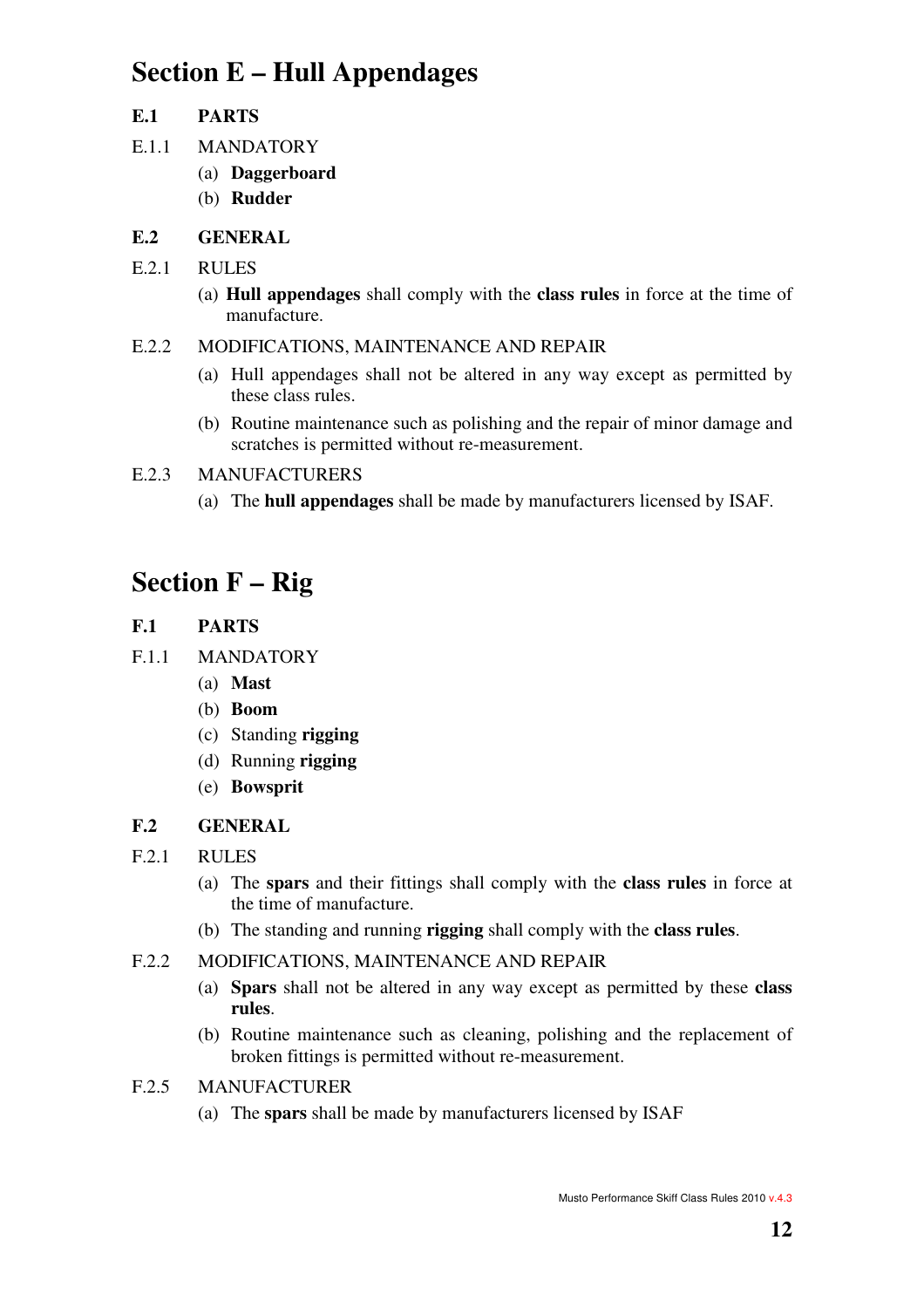#### **F.3 STANDING RIGGING**

- F.3.1 MATERIALS & CONSTRUCTION
	- (a) The standing **rigging** shall conform to the class construction manual.

#### **F.4 RUNNING RIGGING**

- F.4.1 MATERIALS & CONSTRUCTION
	- (a) The running **rigging** shall conform to the class construction manual.

## **Section G – Sails**

### **G.1 PARTS**

- G.1.1 MANDATORY
	- (a) Mainsail
	- (b) Spinnaker

#### **G.2 GENERAL**

- G.2.1 RULES
	- (a) **Sails** shall comply with the **class rules** in force at the time of **manufacture**.

#### G.2.2 CERTIFICATION

(a) An MNA may appoint one or more persons as a sailmaker to measure and **certify sails** produced by that manufacturer in accordance with the ISAF In-house Certification Guidelines.

#### G.2.3 SAILMAKER

(a) The Sailmaker shall be licensed by ISAF.

#### **G.3 MAINSAIL**

- G.3.1 IDENTIFICATION
	- (a) The class insignia shall conform with the dimensions and requirements as detailed in the diagram contained in Section H and be placed entirely within the area bounded by the  $1<sup>st</sup>$  and  $2<sup>nd</sup>$  full length **batten pockets** from the **head point.**

#### **G.4 SPINNAKER**

- G.4.1 IDENTIFICATION
	- (a) The National Letters and Sail Numbers are optional on the spinnaker. This changes RRS Appendix G.1.3(d).
	- (b) The spinnaker may be modified to include cut in graphics which do not alter the original shape of the sail. The graphics shall not be closer to the head point or **tack point** than 800mm, and not closer to the **luff, leech** or **foot** than 600mm.